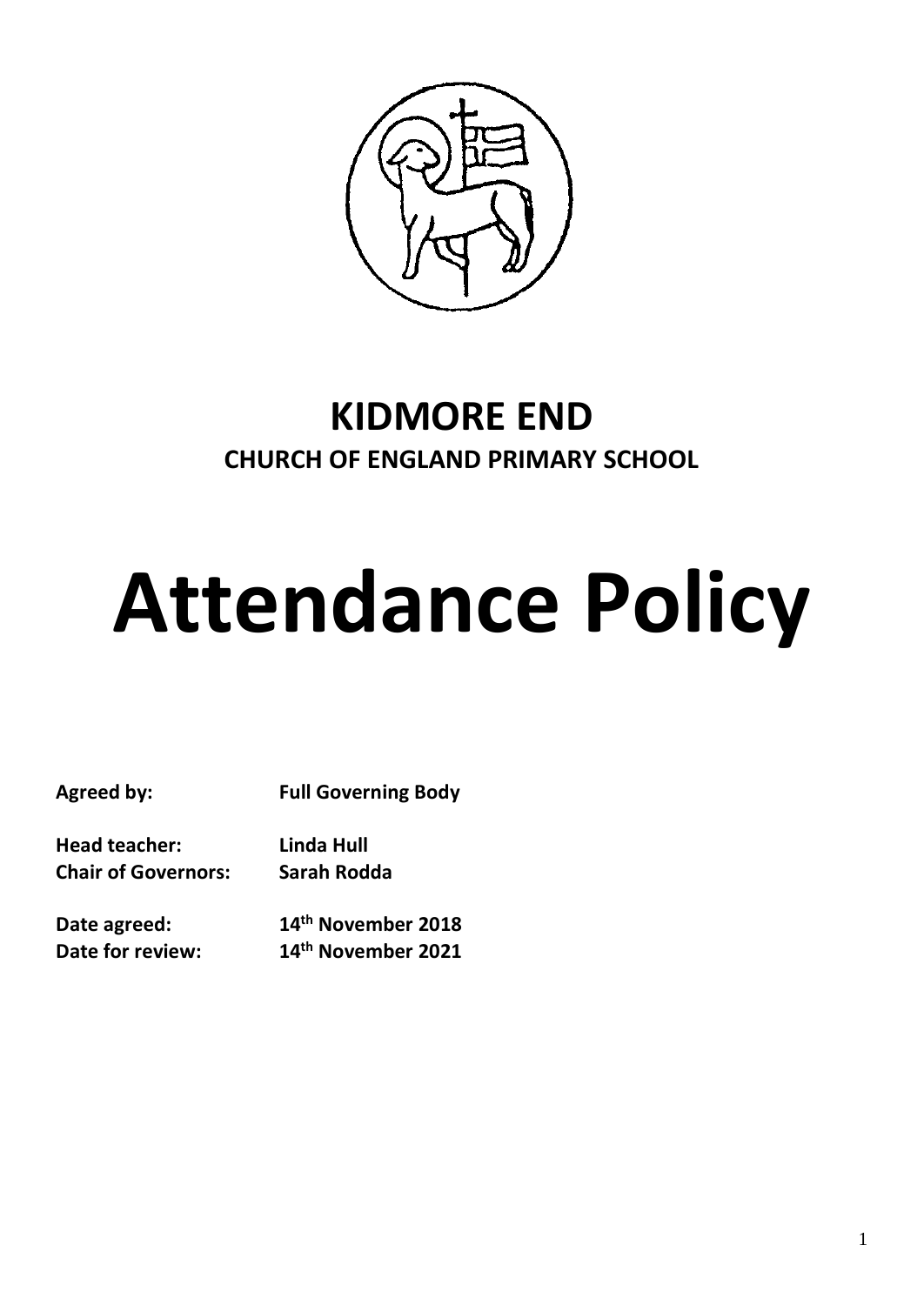# **1. INTRODUCTION**

The Staff and governors of Kidmore End CE Primary School are committed to providing a full and efficient education for all pupils. The school firmly believes that all pupils benefit from the education it provides and therefore from regular school attendance. To this end the School will do as much as it can to ensure that all pupils achieve maximum possible attendance and that any problems affecting attendance will be dealt with as quickly as possible.

# **2. AIMS:**

We recognise that

- All pupils of statutory school age have an equal right to access an education in accordance with the National Curriculum regulations.
- No pupil should be deprived of their opportunity to receive an education that meets their needs and personal development.
- In the first instance, it is the responsibility of pupils and their parents to ensure attendance at school as required by law.
- Some pupils and their parents may on occasion need to be supported in meeting their attendance obligations and responsibilities.
- Regular attendance helps children to achieve a wide range of aims including: being healthy, staying safe, enjoying and achieving (at school and outside school), making a positive contribution and growing up independently

# **3. EXPECTATIONS:**

# **We expect the following from all our pupils:**

- That they attend school regularly.
- That they will arrive on time and be appropriately prepared for the day.
- That they will tell a member of staff about any problem or reason that may prevent them from attending school.

# **We expect the following from parents:**

- To ensure their children attend school regularly and punctually.
- To ensure that their children arrive in school well prepared for the school day and to check that they have done their homework.
- To contact the school in confidence whenever any problem occurs that may affect their child's performance in school.
- To read and agree to the school's home/school agreement.
- To ensure that they contact the school as soon as is reasonably practical on the first day that their child is absent, explaining the reason for the absence, and keep in touch with the school thereafter.
- Not to remove their child from school for any other than the most pressing reasons. Examples are
	- Medical appointments that cannot be arranged outside school hours
	- Special family occasions, for example weddings, that the parents have no control over
- If leave of absence has to be requested, it should be made in writing, giving reasons for the request
- We expect parents not to book holidays in term time

# **Parents and pupils can expect the following from school:**

- Regular, efficient and accurate recording of attendance.
- Early contact with parents when a pupil fails to attend school without providing good reason.
- Immediate and confidential action on any problem notified to us. (Confidential means that the matter will only be discussed with the headteacher or his/her deputy).
- That the school will keep to their side of the home/school agreement
- **4. RESPONDING TO NON-ATTENDANCE:**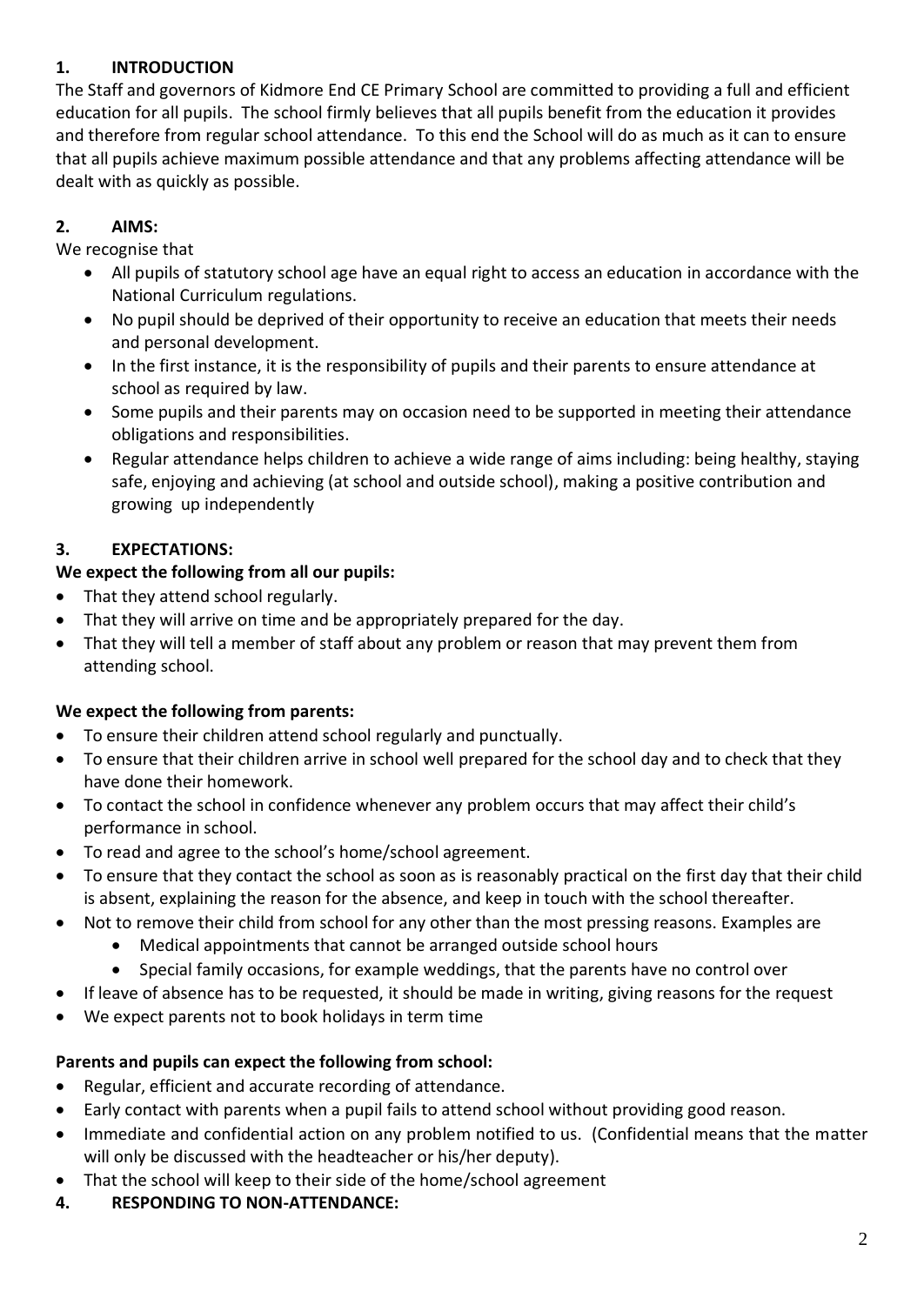- If a note, email or telephone call is not received from parents, the parents will be contacted on the first day of absence by telephone, text or email.
- Where there is no response the school will continue to endeavour to contact the parents and a letter or email will be sent after three days of unexplained absence. If there is any concern regarding the safety of a child, more immediate action may be taken.
- Where non-attendance continues, the case will be discussed with the Attendance and Engagement Team, and their advice sought.
- After 10 days, unless other action is planned, the parents will be invited to attend a meeting in school. This meeting will include the appropriate staff, a social worker from the Attendance and Engagement Team, parent and pupil and will aim to identify and solve the problems that are preventing the pupil from attending school**.**
- If there is no improvement, then the case will be discussed again with the social worker with a view to a formal referral being made to the Attendance and Engagement Team, if one has not already been made at an earlier stage. If a referral had already been made then the case will be reviewed and further action planned.

# **5. AUTHORISED/UNAUTHORISED ABSENCE**

#### **Authorised Absence**

The following may be reasons for authorising absences.

- Illness
- Family bereavements
- Medical and dental appointments where proof is available.
- Days of religious observance.
- Fixed term exclusion
- Permanent exclusion until removed from roll or re-instated.
- Visits to other schools (eg prior to transfer)

#### **Family Holidays:**

Leave of absence can only be authorised in exceptional circumstances, which means that leave is unlikely to be granted for the purposes of a family holiday. Each request will be considered individually taking into account the circumstances, age of the child, previous attendance patterns, parental views and the educational progress of the child. If a request is not granted and the parent takes the child on holiday, the absence will not be authorised. The Headteacher will determine the length of time that the child can be away from school. If the holiday goes on for longer than agreed, the extra days' absence will be unauthorised. If the parents did not apply for leave of absence in advance, the absence must be recorded as unauthorised.

#### **Approved Educational Activity**

Where pupils are away from school but are undertaking an approved educational activity, this should be marked in the usual way but counted as present for calculating data for the DfE absence return. To avoid confusion in emergency situations pupils who are off site should not be marked as present. The following activities fall within this category.

- Field trips
- Educational visits

#### **Unauthorised Absence**

The following absences will **not** be authorised.

- Shopping trips
- Holidays in term time where the circumstances are not deemed exceptional
- Minding the house or looking after siblings.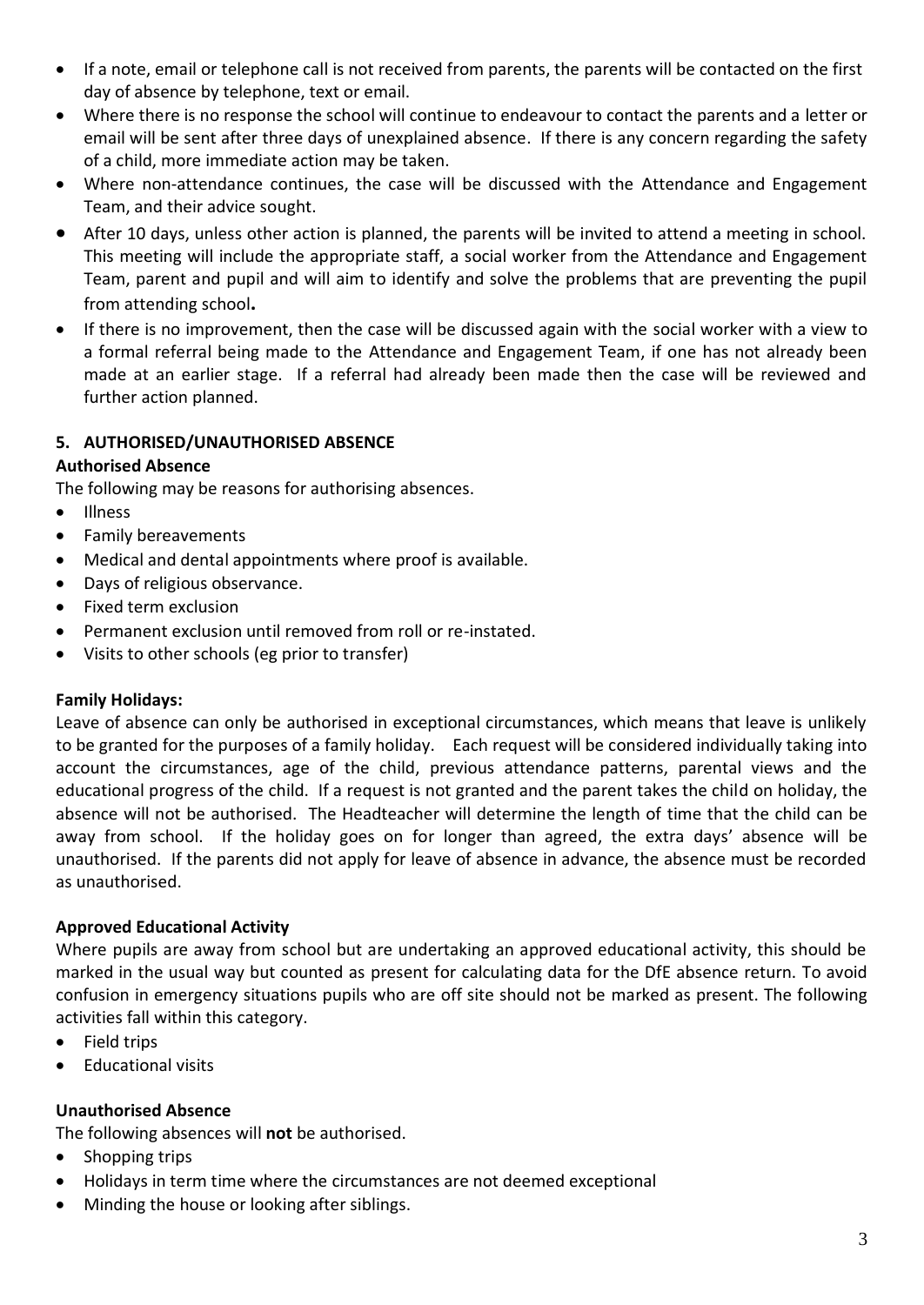- Lateness if registration is missed without explanation.
- Medical appointments that cannot be verified.
- No reason given.
- School staff have cause to believe that the note or email is not genuine or not valid.

Unusual circumstances may arise that lead to a young person being absent from school. It is for the Head teacher to decide whether the explanation offered is reasonable. In such situations, the individual circumstances, previous attendance pattern and frequency of such incidents should be considered.

#### **6. LATENESS**

We actively discourage late arrival by challenging young people who are persistently late.

Registers remain open until they are returned to the office at approximately 9.10 am. After that time the child is marked as late. In the event of bad weather this period is extended. Where a pupil arrives during the period when the register is open they may be marked present. Where a pupil arrives after register closure they should be marked with the letter L.

# **7. REMOVAL FROM THE SCHOOL ROLL**

There are strict guidelines on the circumstances under which a pupil may be removed from the school roll. These are detailed in Education (Pupil Registration) Regulations 1995 (as amended 1997) and the Schools Administration Handbook (section A2). **Removal from the school roll under circumstances other than those detailed below is illegal.**

- Where a school has been notified that the pupil has been registered as a pupil at another school
- Where a pupil has ceased to attend the school and the parent(s) have satisfied the County Council that the pupil is receiving education otherwise than by attendance at school.
- Where the school has been notified by the School Medical Officer that the pupil is unlikely to be in a fit state to attend school before becoming legally exempt from the obligation to attend school.
- Where the pupil has been absent without reasonable cause for four academic weeks and the Head Teacher of the school has failed, after reasonable enquiry and consultation with the Attendance and Engagement Team to obtain information on the cause of the absence.
- Where the Head Teacher has been notified that the pupil has died.
- The pupil has ceased to attend the school and no longer ordinarily resides at a place which is a reasonable distance from the school.
- If a pupil has not returned to school within ten school days of the agreed return date after a family holiday in term time.
- Where the pupil has been permanently excluded and this decision has been confirmed by the Pupil Discipline Committee.

#### **Pupils who are missing**

The school will make reasonable enquiries and follow protocols laid out in the Oxford Diocesan Schools Trust Children Missing Education Guidance.

# **8. RESPONSIBILITIES:**

#### **Head Teacher (or in his/her absence, the deputy):**

- To oversee and demonstrate ownership of the whole policy.
- To regularly report progress on attendance to governors.
- To set challenging but achievable targets to reduce levels of absence
- To liaise with the Attendance and Engagement Team
- To make referrals to MASH/LCSS where there are safety concerns.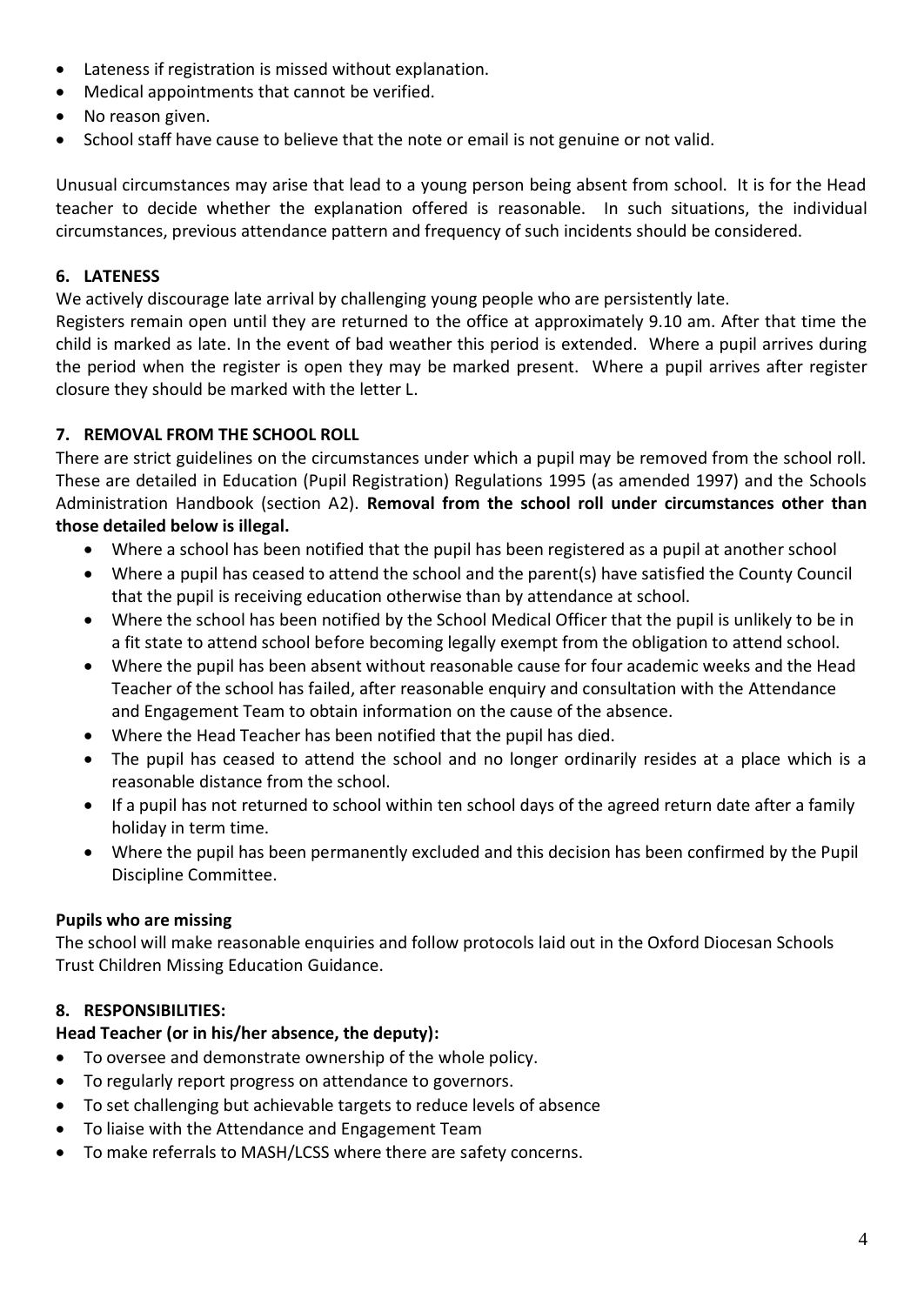# **Administration Team:**

- To alert the headteacher to any children who are not achieving acceptable levels of attendance, in practice this will be less than 90%.
- To bring to the notice of the headteacher any patterns of authorised absence that are noticed, or any concerns they may have about specific children.
- To keep accurate records.
- To submit the relevant data to the local authority as required.
- To keep attendance registers or copies of electronic registration print outs for a minimum of 3 years from the date that the last entries were made.
- To ensure, as far as possible, that the information the school holds on pupils and parents is accurate and up to date.

# **Class Teacher**

- To complete registers accurately and on time.
- To refer any unexplained absence to the headteacher.
- To refer any suspicious or inappropriate reasons for absence to the headteacher
- To record all reasons for absence in the register.

#### **Governors:**

Receive annual attendance reports in order to monitor patterns of attendance.

#### **Parents**

- Contact with school on first day of absence, giving the reason for the absence.
- Keeping school informed on subsequent days of absence.
- Support their child and the school in achieving maximum attendance.

#### **Attendance and Engagement Team:**

- Will liaise with school staff
- Will contact the family as they deem appropriate; where a referral is accepted, the team will undertake home visits, either pre-arranged or without notice as considered necessary.
- They will instigate legal proceedings on behalf of the LA including parental prosecutions in the Magistrates' Court and applying for Education Supervision Orders through the Family Court.
- They will accept referrals that meet the Attendance and Engagement Team's referral criteria, initiate contact with parents or carers and undertake assessments.
- They will plan and review casework.
- They will provide feedback to schools.
- They can offer strategic/policy advice and support in relation to matters of attendance, the employment of young people and young people involved in performing.
- They will support schools in the use of penalty notices and parenting contracts within the provisions of the Anti-social Behaviour Act 2003

# **6. LIAISING WITH EXTERNAL AGENCIES**

**Other Agencies** to be used where appropriate in individual cases.

- Oxford Diocesan Schools Trust
- Educational Behavioural and Support Services.
- Educational Psychologists.
- Special Educational Needs Service.
- LCSS/Social Care.
- Local police
- Health professionals